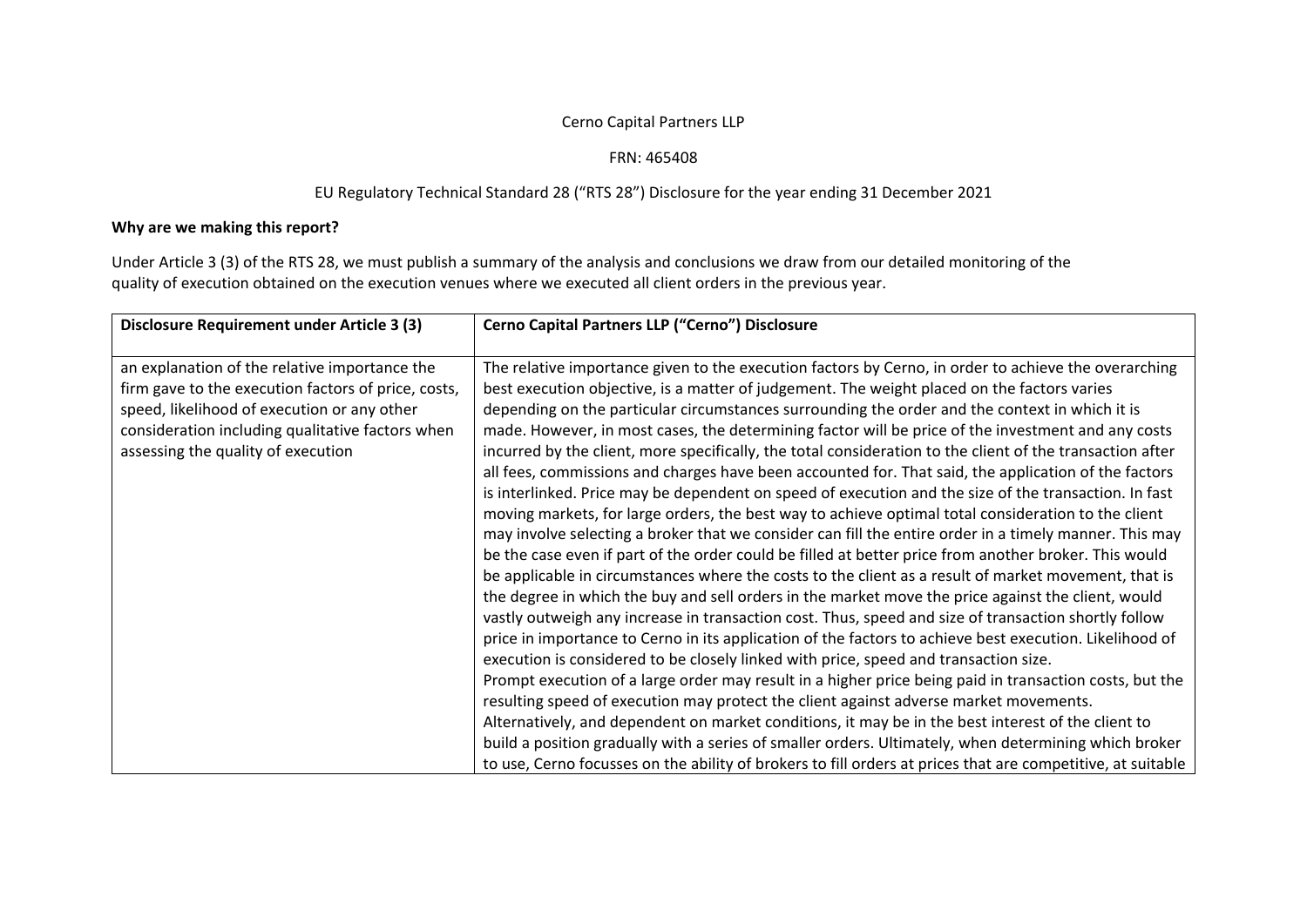|                                                  | volumes and within acceptable time frames. This decision is taken with the overarching objective of     |
|--------------------------------------------------|---------------------------------------------------------------------------------------------------------|
|                                                  | achieving best execution in the particular circumstances surrounding the order and its context.         |
| a description of any close links, conflicts of   | Cerno does not have any close links, conflicts of interest and common ownerships in relation to         |
| interests, and common ownerships with            | any execution venues or brokers used to execute orders.                                                 |
| respect to any execution venues used to          |                                                                                                         |
| execute orders                                   |                                                                                                         |
| a description of any specific arrangements with  | Cerno receives investment research from its brokers in some cases which is paid for as required         |
| any execution venues regarding payments made     | under the provisions of Mifid II. The Firm does not have any other arrangements with any execution      |
| or received, discounts, rebates or non-monetary  | venues or brokers relating to payments made or received, discounts, rebates or nonmonetary              |
| benefits received                                | benefits received.                                                                                      |
| an explanation of the factors that led to a      | There have been no changes to the execution venues listed in the Firm's execution policy. However,      |
| change in the list of execution venues listed in | all brokers are subject to due diligence and ongoing monitoring under Cerno execution policy. In        |
| the firm's execution policy, if such a change    | cases where continued use of a broker would no longer satisfy the requirements of Cerno' best           |
| occurred                                         | execution policy Cerno would change broker. This would also be the case where a more suitable           |
|                                                  | broker was identified by Cerno.                                                                         |
| an explanation of how order execution            | Cerno treats all categories of client the same under its execution policy.                              |
| differs according to client categorisation,      |                                                                                                         |
| where the firm treats categories of clients      |                                                                                                         |
| differently and where it may affect the order    |                                                                                                         |
| execution arrangements                           |                                                                                                         |
| an explanation of whether other criteria         | Cerno gives precedence to immediate price and cost over other criteria when executing retail client     |
| were given precedence over immediate price       | orders.                                                                                                 |
| and cost when executing retail client orders     |                                                                                                         |
| and how these other criteria were                |                                                                                                         |
| instrumental in delivering the best possible     |                                                                                                         |
| result in terms of the total consideration to    |                                                                                                         |
| the client                                       |                                                                                                         |
| an explanation of how the investment firm        | Cerno has systems and controls in place to monitor the quality of execution achieved for its clients in |
| has used any data or tools relating to the       | accordance with its best execution policy. Those responsible for placing orders with brokers consider   |
| quality of execution, including any data         | whether best execution is achieved at the time of placing the order. Cerno's compliance team also       |
| published under Commission Delegated             | monitor best execution retrospectively by reviewing a proportion of orders placed.                      |
| Regulation (EU) 2017/575                         |                                                                                                         |